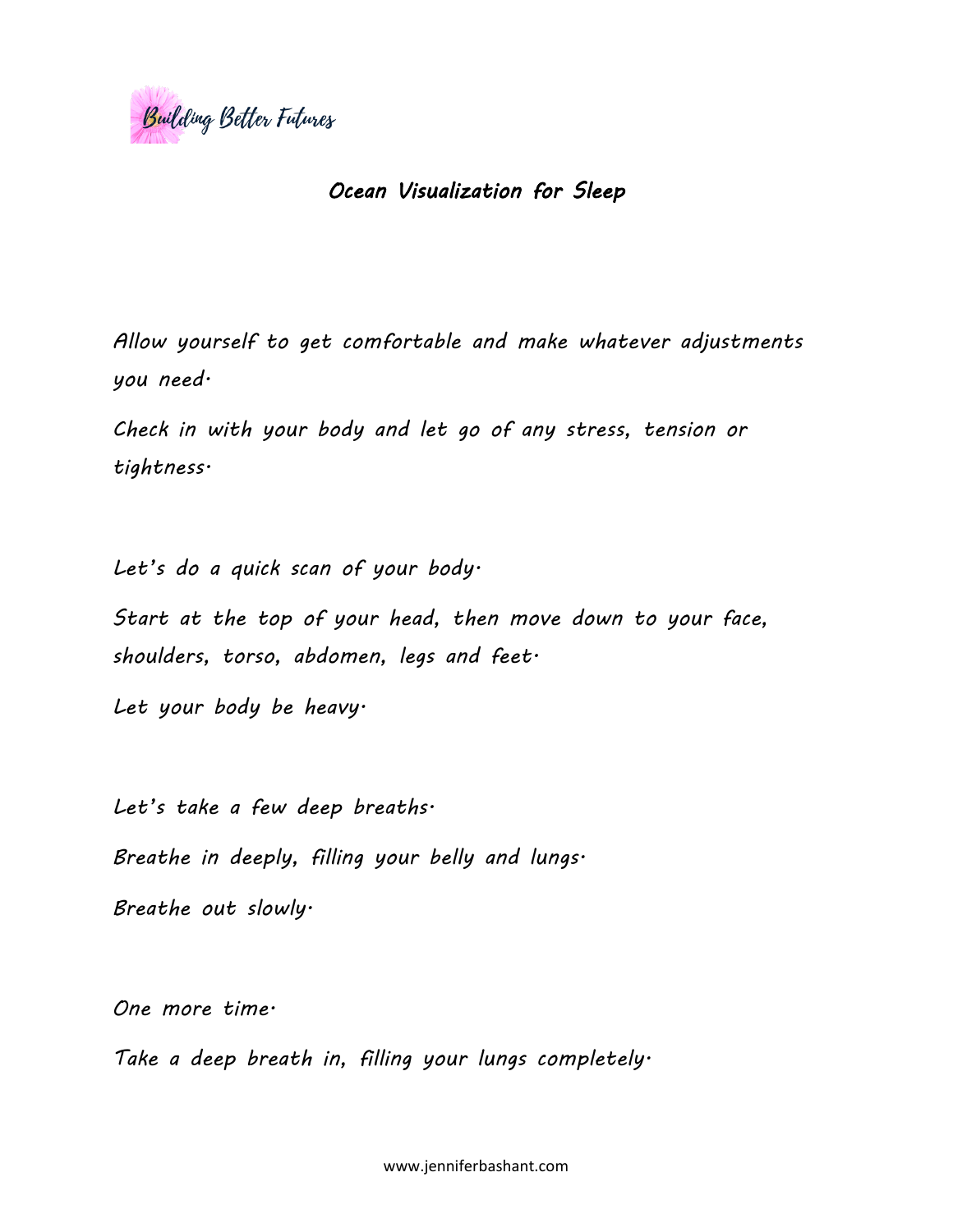

*And a slow breath out, releasing all the air from your lungs. Now, let your breath return to its natural rhythm.*

*Imagine that you are on a tropical beach, and Bring to mind the image of a wave crashing into the shore. Perhaps imagine yourself standing at the edge of the beach – the waves crashing into the shore at your feet.*

*As you look down at your toes sinking into the sand, you see the waves spread over them and then recede back into the ocean.*

*As you breathe in and breathe out, you can follow the rhythm of the breath with the image of a wave.*

*See the waves come into the shore and then recede.*

*And the waves come in and then recede.*

*See if you can stay connected with this movement of the breath and this movement of the water.*

*Feel the in breath and feel the out breath. Watch the waves come in and watch the waves flow out. Imagine yourself laying down in the sand, just at the water's edge.*